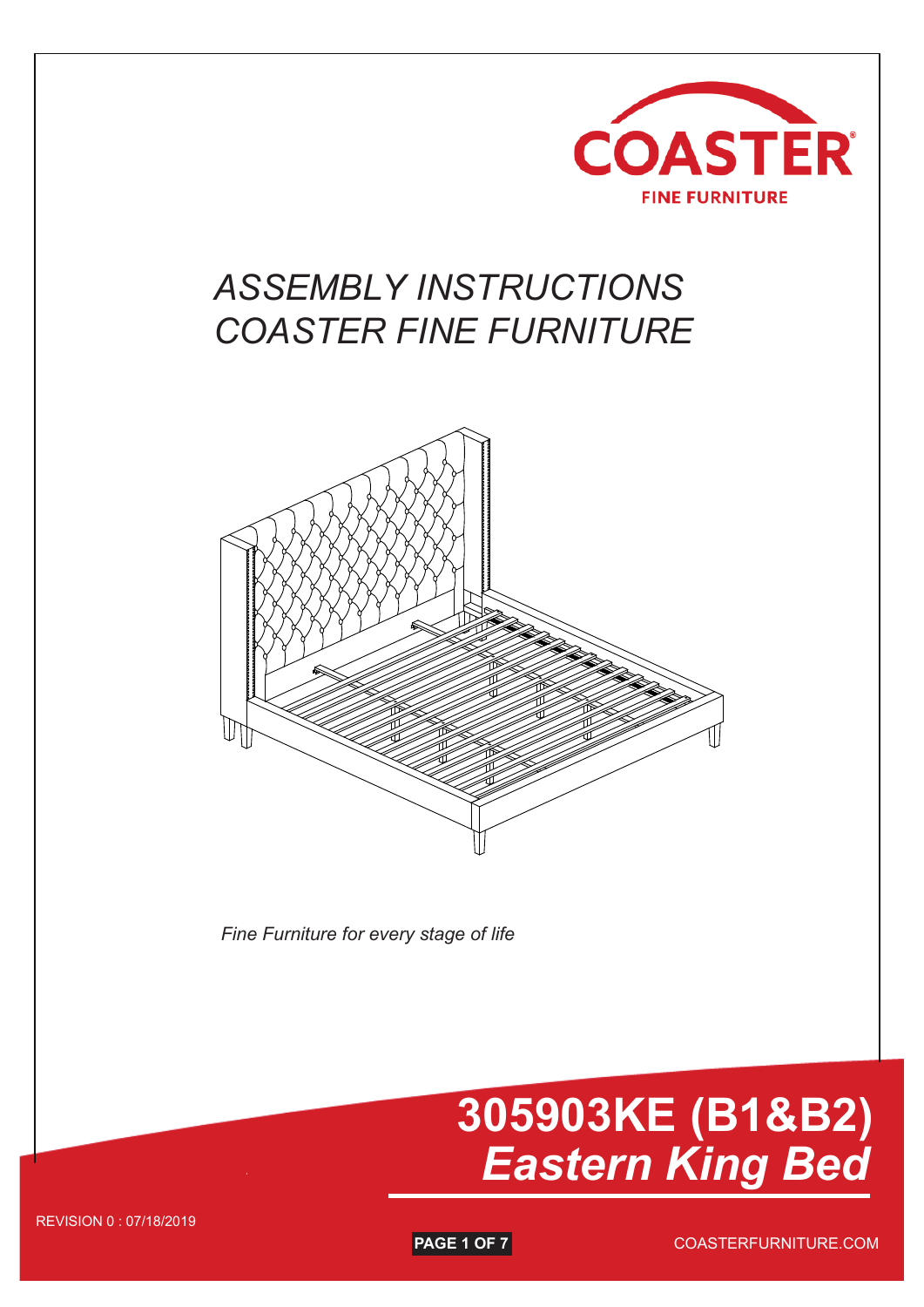# ITEM:**305903KE (B1&B2)**

## **ASSEMBLY INSTRUCTIONS**



### **ASSEMBLY TIPS:**

- 1. Remove hardware from box and sort by size.
- 2. Please check to see that all hardware and parts are present prior to start of assembly.
- 3. Please follow attached instructions in the same sequence as numbered to assure fast & easy assembly.



#### **WARNING!**

1. Don't attempt to repair or modify parts that are broken or defective. Please contact the store immediately.

2. This product is for home use only and not intended for commercial establishments.







#### **PARTS IDENTIFICATION HEADBOARD A 1PC ROLL SLAT PANEL (13pcs) B ROLL SLAT** *<i>B B* **1SET B1 (BOX 1) LEFT WING (WITH "L" LABEL) C RIGHT WING (WITH "R" LABEL) D FOOTBOARD PANEL 1PC 1PC 1PC CENTER RAIL 2PCS G RIGHT BED RAIL (WITH "G" LABEL) H LEG 1PC 6PCS E LEFT BED RAIL (WITH "F" LABEL) F** 1PC | J CENTER RAIL  $\qquad \qquad \Longleftrightarrow$  6PCS **SUPPORT WITH LEVELER I B2 (BOX 2)**

#### **NOTE:**

**Phillips head screw driver is required in the assembly process; however, manufacturer does not provided this item.**

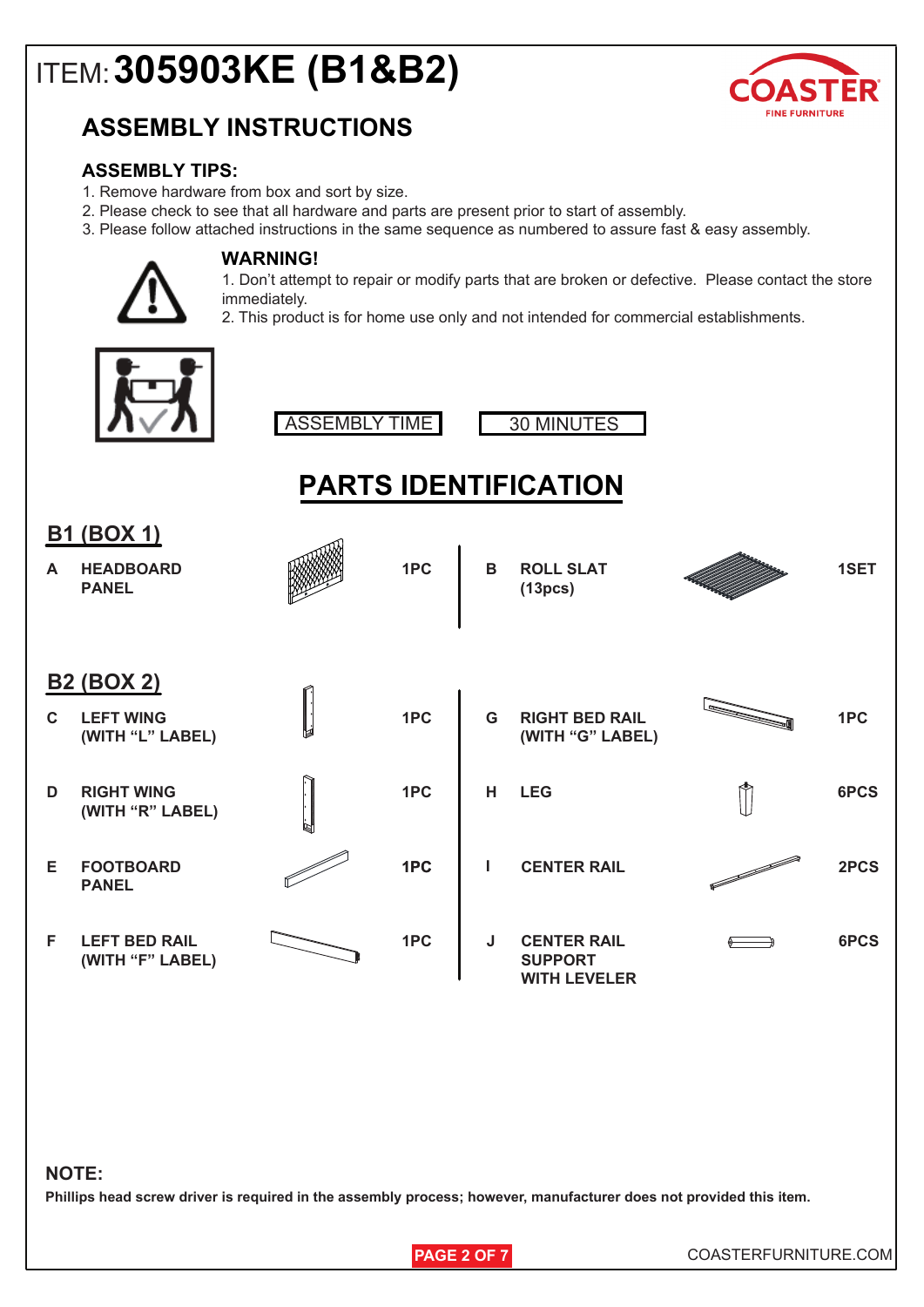## ITEM:**305903KE (B1&B2)**



### **ASSEMBLY INSTRUCTIONS**

### **ASSEMBLY TIPS:**

- 1. Remove hardware from box and sort by size.
- 2. Please check to see that all hardware and parts are present prior to start of assembly.
- 3. Please follow attached instructions in the same sequence as numbered to assure fast & easy assembly.



#### **WARNING!**

1. Don't attempt to repair or modify parts that are broken or defective. Please contact the store immediately.

2. This product is for home use only and not intended for commercial establishments.

## **HARDWARE IDENTIFICATION**

### **Z-B2 (BOX 2) - HARDWARE PACK IS LOCATED IN 305902KE (B2)**

| 1                | <b>SHORT BOLT</b><br>(M8 x 20MM - RBW)            | $\scriptstyle\textcircled{\scriptsize{0}}$ )) $\scriptstyle\text{000}$ | 4PCS  | 6  | <b>BIG LOCK WASHER</b><br>$(5/16" X 14 Ø - RBW)$ |                  | 4PCS  |
|------------------|---------------------------------------------------|------------------------------------------------------------------------|-------|----|--------------------------------------------------|------------------|-------|
| $\overline{2}$   | <b>MEDIUM BOLT</b><br>(M6 x 40MM - RBW)           | $\omega$ ) $\omega$                                                    | 14PCS | 7  | <b>BIG FLAT WASHER</b><br>(5/16" X 22 Ø - RBW)   | 0                | 4PCS  |
| 3                | <b>LONG BOLT</b><br>(M8 x 50MM - RBW)             | $\omega$ ))                                                            | 4PCS  | 8  | <b>FLAT HEAD SCREW</b><br>(M4 x 32MM - RBW)      | $\sum_{i=1}^{n}$ | 16PCS |
| $\blacktriangle$ | <b>SMALL LOCK WASHER</b><br>(15/64" X 13 Ø - RBW) | (d)                                                                    | 8PCS  | 9  | <b>SMALL ALLEN WRENCH</b><br>(M4 x 100MM - BLK)  |                  | 1PC   |
| 5                | <b>SMALL FLAT WASHER</b><br>(15/64" X 19 Ø - RBW) | '0 )                                                                   | 8PCS  | 10 | <b>BIG ALLEN WRENCH</b><br>(M5 x 65MM - BLK)     |                  | 1PC   |

#### **NOTE:**

**Phillips head screw driver is required in the assembly process; however, manufacturer does not provided this item.**

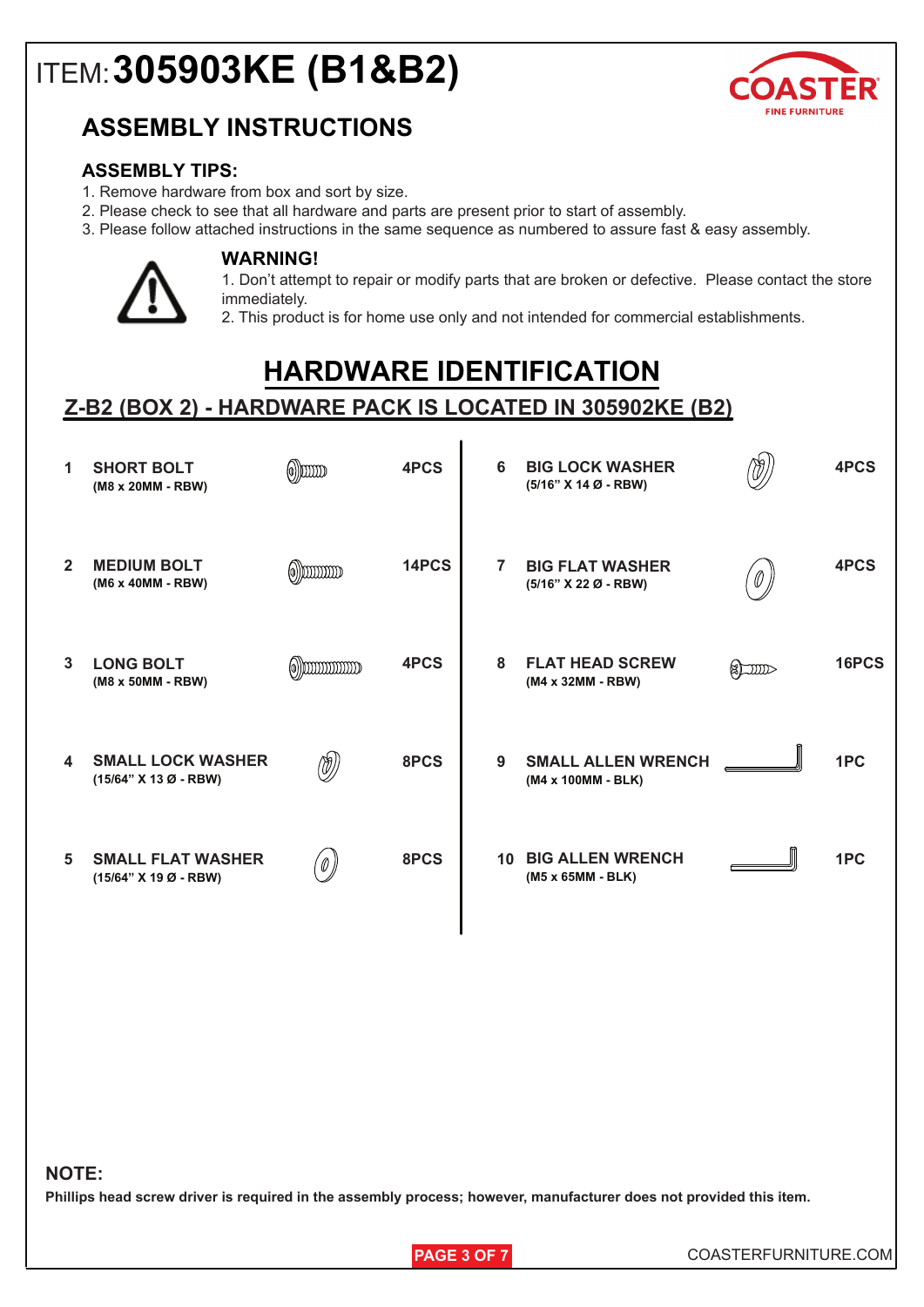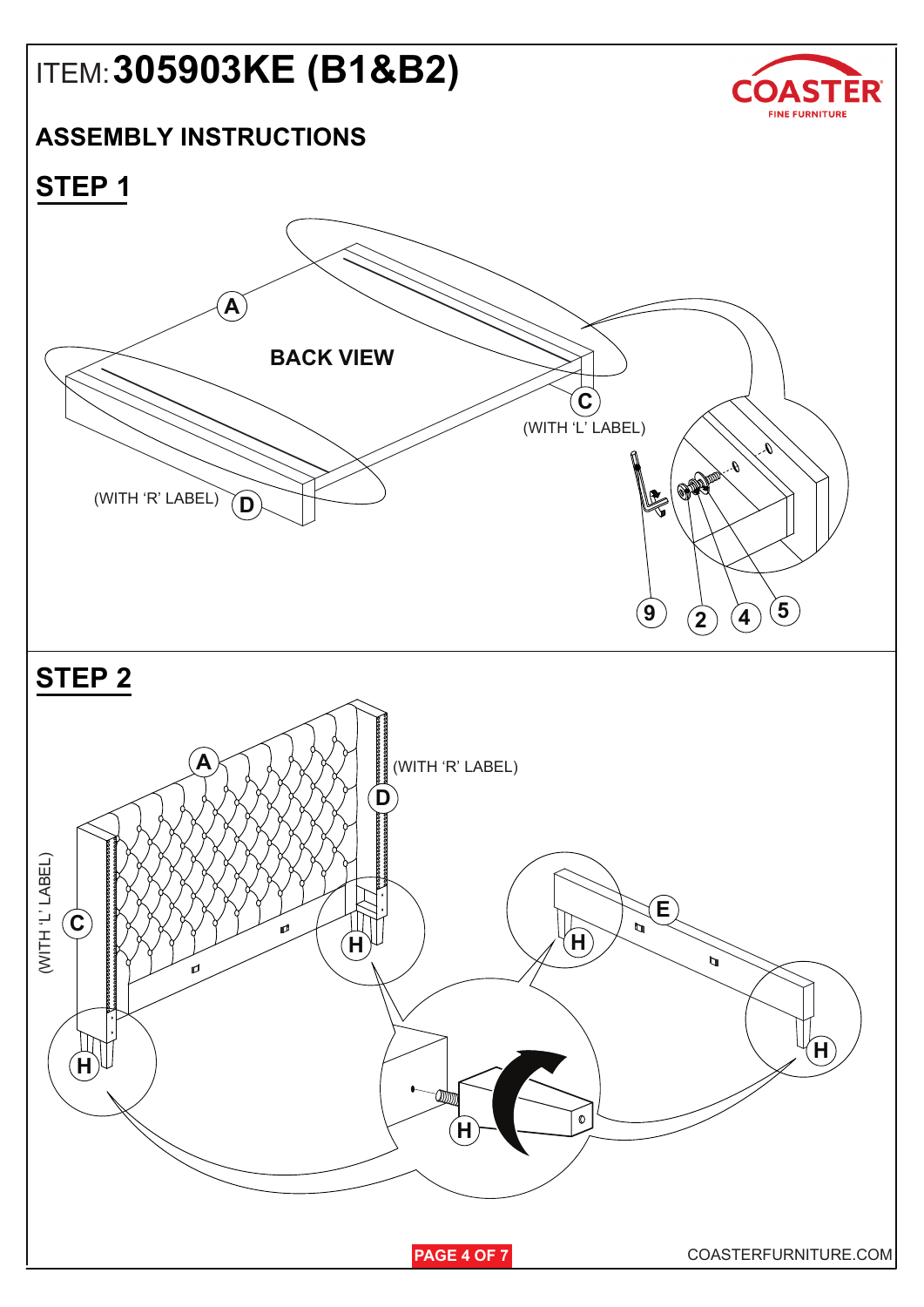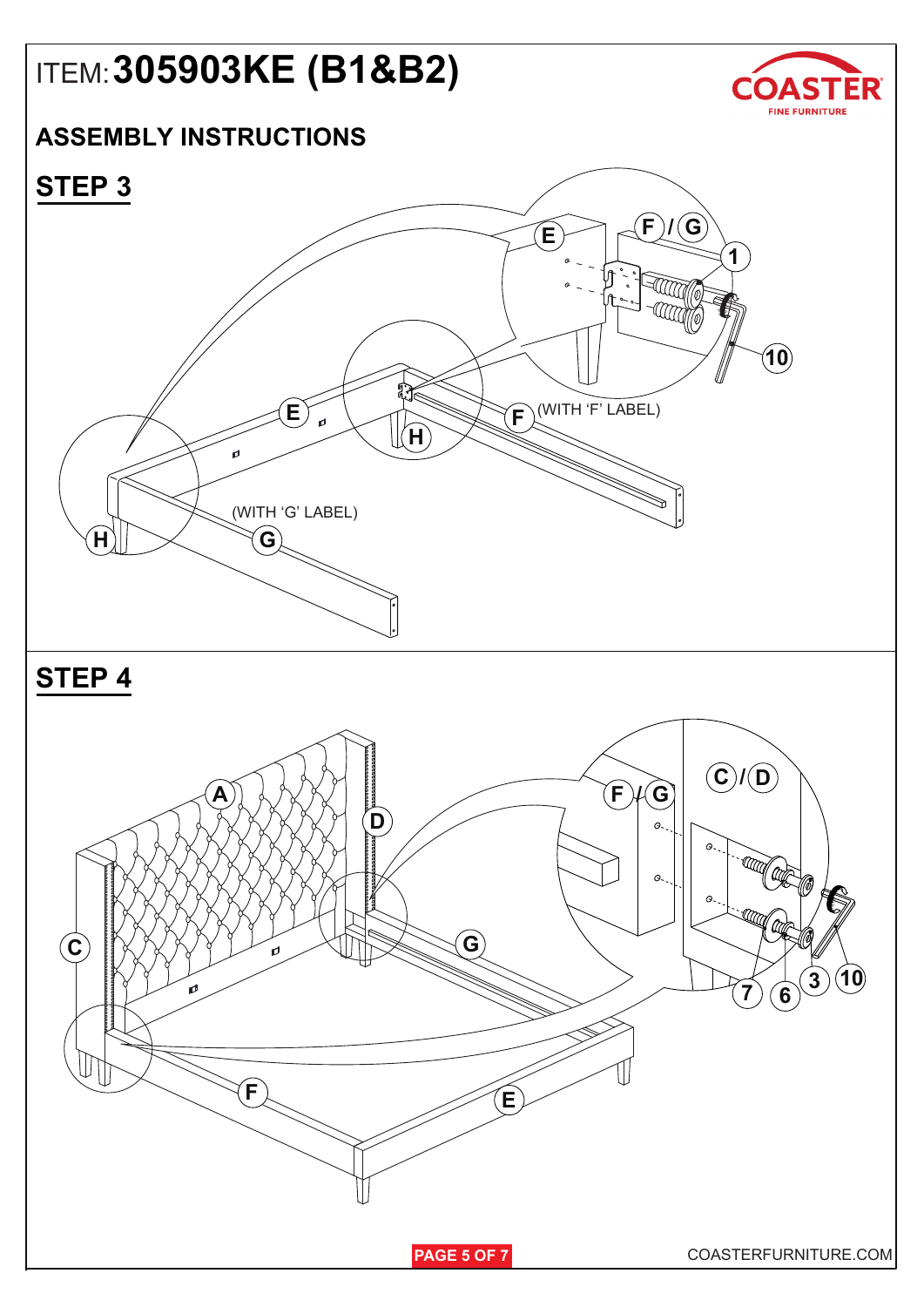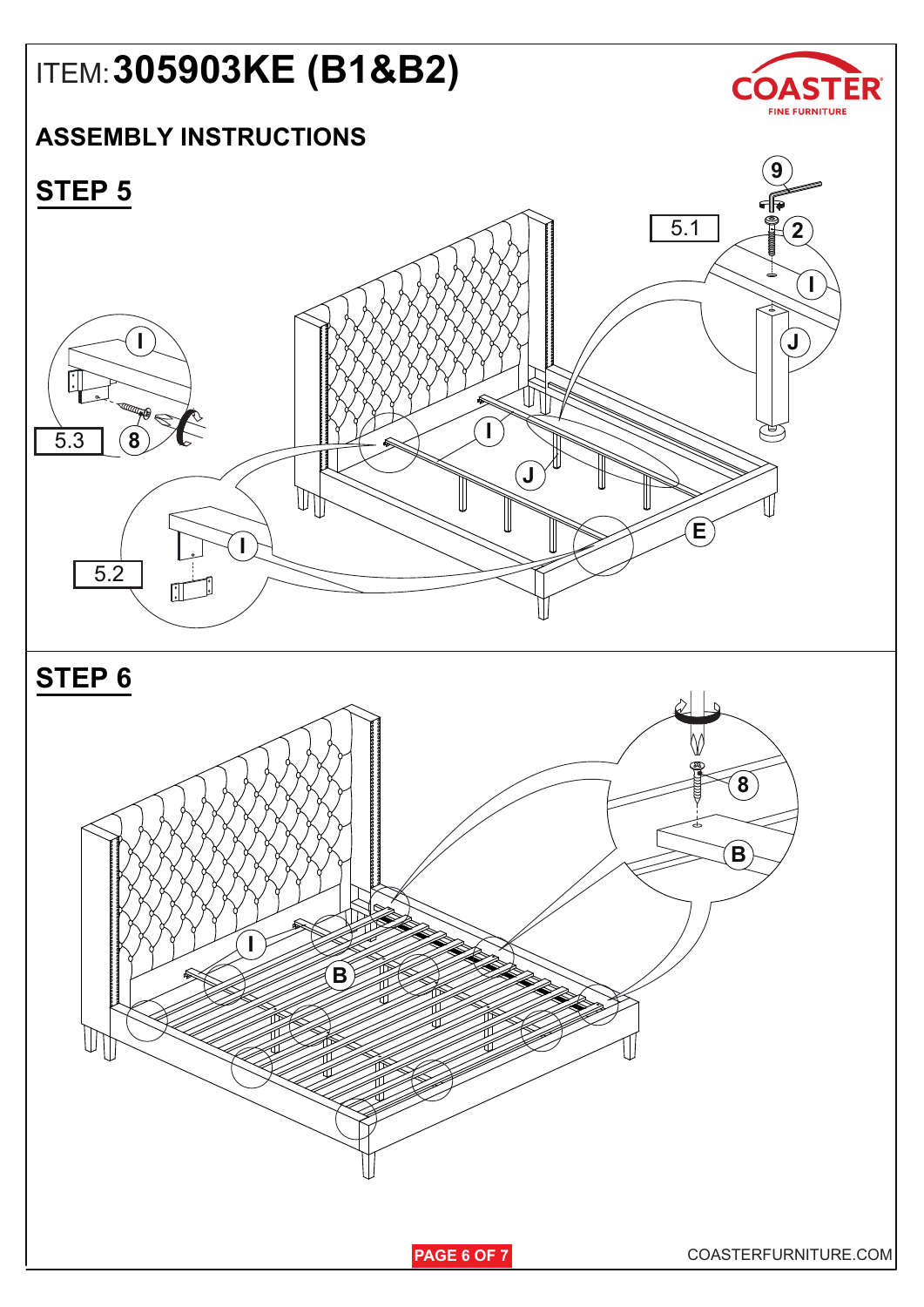## ITEM:**305903KE (B1&B2)**

## **ASSEMBLY INSTRUCTIONS**

## **COMPLETE STEP 7**